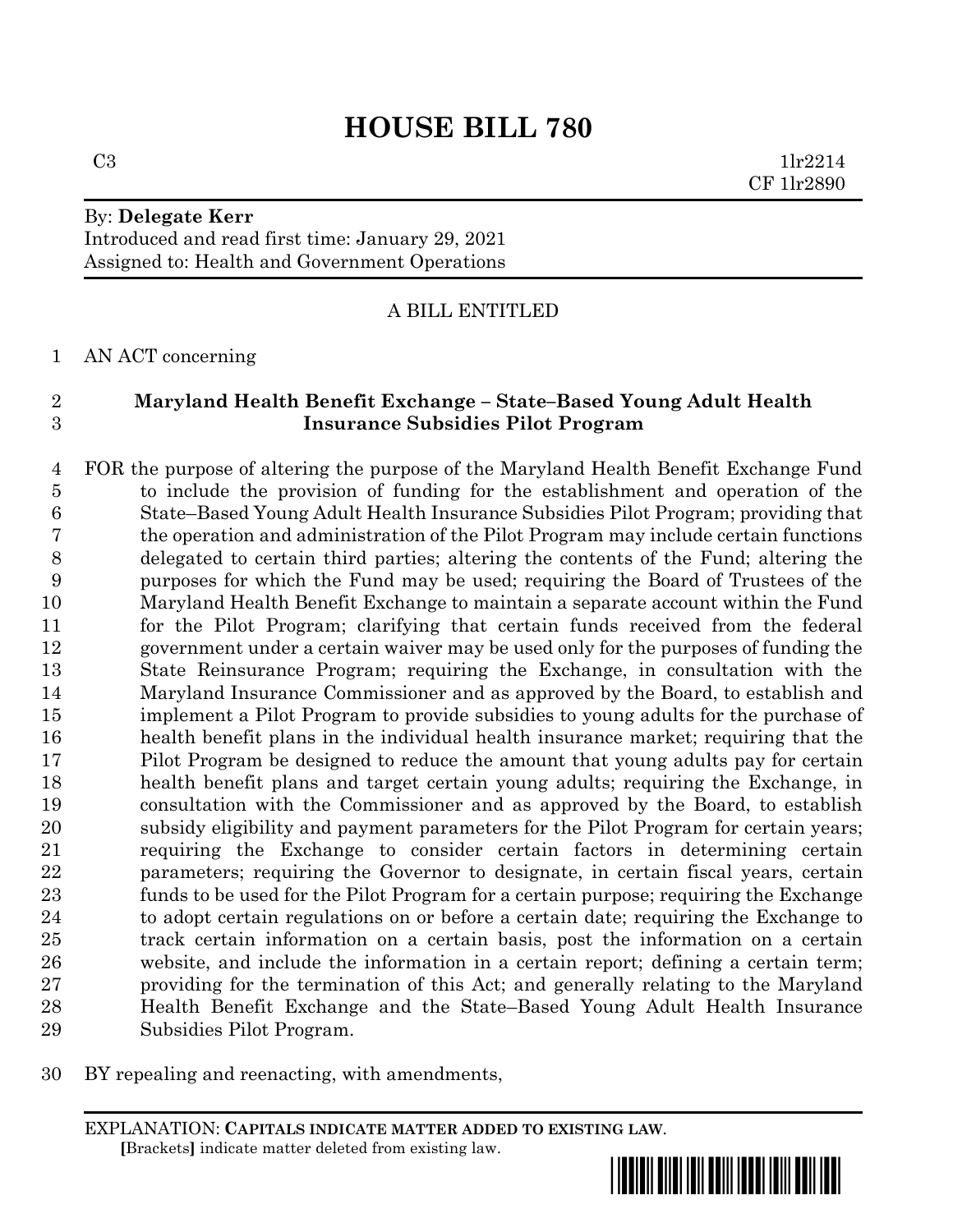| $\mathbf 1$<br>$\overline{2}$<br>$\boldsymbol{3}$<br>4 | Article – Insurance<br>Section 31-107<br>Annotated Code of Maryland<br>(2017 Replacement Volume and 2020 Supplement)                                                                                                                                                       |
|--------------------------------------------------------|----------------------------------------------------------------------------------------------------------------------------------------------------------------------------------------------------------------------------------------------------------------------------|
| $\overline{5}$<br>$\boldsymbol{6}$<br>7<br>8<br>9      | BY adding to<br>Article – Insurance<br>Section 31-122<br>Annotated Code of Maryland<br>(2017 Replacement Volume and 2020 Supplement)                                                                                                                                       |
| 10<br>11                                               | SECTION 1. BE IT ENACTED BY THE GENERAL ASSEMBLY OF MARYLAND,<br>That the Laws of Maryland read as follows:                                                                                                                                                                |
| 12                                                     | <b>Article - Insurance</b>                                                                                                                                                                                                                                                 |
| 13                                                     | $31 - 107.$                                                                                                                                                                                                                                                                |
| 14                                                     | There is a Maryland Health Benefit Exchange Fund.<br>(a)                                                                                                                                                                                                                   |
| 15                                                     | (b)<br>(1)<br>The purpose of the Fund is to:                                                                                                                                                                                                                               |
| 16<br>17                                               | provide funding for the operation and administration of the<br>(i)<br>Exchange in carrying out the purposes of the Exchange under this subtitle; [and]                                                                                                                     |
| 18<br>19                                               | provide funding for the establishment and operation of the State<br>(ii)<br>Reinsurance Program authorized under this subtitle; AND                                                                                                                                        |
| 20<br>21<br>22                                         | (III)<br><b>PROVIDE</b><br><b>FUNDING</b><br><b>ESTABLISHMENT</b><br><b>FOR</b><br><b>THE</b><br><b>AND</b><br>OPERATION OF THE STATE-BASED YOUNG ADULT HEALTH INSURANCE SUBSIDIES<br>PILOT PROGRAM AUTHORIZED UNDER THIS SUBTITLE.                                        |
| 23<br>24<br>25<br>26                                   | The operation and administration of the Exchange [and], the State<br>(2)<br>Reinsurance Program, AND THE STATE-BASED YOUNG ADULT HEALTH INSURANCE<br>SUBSIDIES PILOT PROGRAM may include functions delegated by the Exchange to a third<br>party under law or by contract. |
| 27                                                     | The Exchange shall administer the Fund.<br>$\left( \mathrm{c}\right)$                                                                                                                                                                                                      |
| 28<br>29                                               | (d)<br>The Fund is a special, nonlapsing fund that is not subject to $\S 7-302$ of<br>(1)<br>the State Finance and Procurement Article.                                                                                                                                    |
| 30<br>31                                               | The State Treasurer shall hold the Fund separately, and the<br>(2)<br>Comptroller shall account for the Fund.                                                                                                                                                              |
| 32                                                     | The Fund consists of:<br>(e)                                                                                                                                                                                                                                               |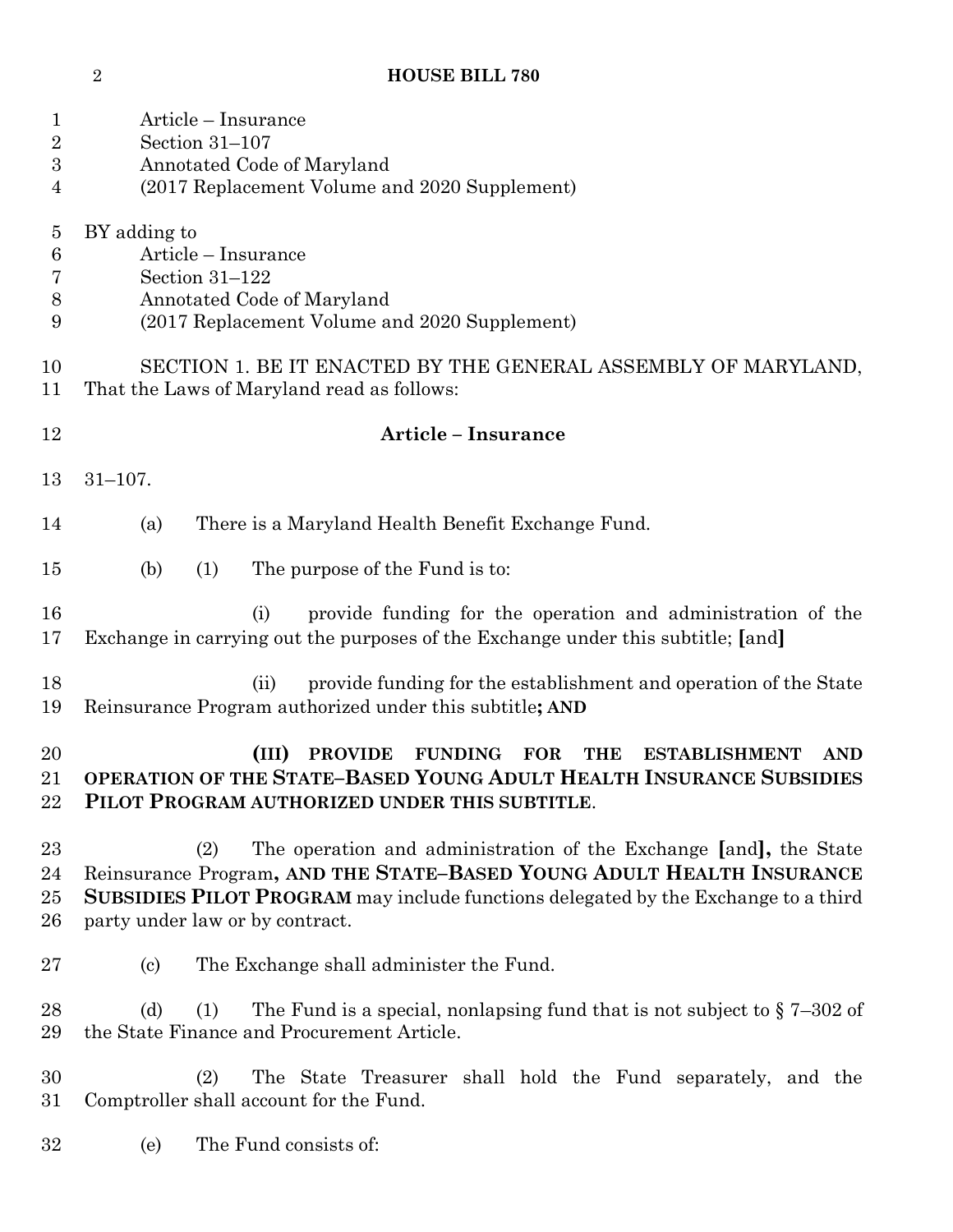## **HOUSE BILL 780** 3

| $\mathbf{1}$          | any user fees or other assessments collected by the Exchange;<br>(1)                                                                                                               |
|-----------------------|------------------------------------------------------------------------------------------------------------------------------------------------------------------------------------|
| $\boldsymbol{2}$<br>3 | all revenue deposited into the Fund that is received from the<br>(2)<br>distribution of the premium tax under $\S 6-103.2$ of this article;                                        |
| $\overline{4}$        | (3)<br>income from investments made on behalf of the Fund;                                                                                                                         |
| $\overline{5}$        | interest on deposits or investments of money in the Fund;<br>(4)                                                                                                                   |
| $\,6$<br>7            | money collected by the Board as a result of legal or other actions taken<br>(5)<br>by the Board on behalf of the Exchange or the Fund;                                             |
| 8                     | (6)<br>money donated to the Fund;                                                                                                                                                  |
| 9                     | money awarded to the Fund through grants;<br>(7)                                                                                                                                   |
| 10<br>11              | any pass-through funds received from the federal government under a<br>(8)<br>waiver approved under $\S$ 1332 of the Affordable Care Act;                                          |
| 12<br>13              | any funds designated by the federal government to provide reinsurance<br>(9)<br>to carriers that offer individual health benefit plans in the State;                               |
| 14<br>$15\,$          | any funds designated by the State to provide reinsurance to carriers<br>(10)<br>that offer individual health benefit plans in the State;                                           |
| 16<br>17              | FUNDS DESIGNATED BY<br><b>THE</b><br><b>STATE</b><br>$(11)$ ANY<br>TO<br><b>PROVIDE</b><br>STATE-BASED HEALTH INSURANCE SUBSIDIES TO YOUNG ADULTS IN THE STATE;                    |
| 18<br>19              | $[(11)]$ $(12)$<br>any federal funds received in accordance with $\S$ 31–121 of this<br>subtitle for the administration of small business tax credits; and                         |
| 20<br>21              | [(12)] (13)<br>any other money from any other source accepted for the benefit<br>of the Fund.                                                                                      |
| 22                    | (f)<br>The Fund may be used only:                                                                                                                                                  |
| 23<br>24              | for the operation and administration of the Exchange in carrying out<br>(1)<br>the purposes authorized under this subtitle; [and]                                                  |
| $25\,$<br>26          | for the establishment and operation of the State Reinsurance Program;<br>(2)<br><b>AND</b>                                                                                         |
| $27\,$<br>28          | (3)<br><b>FOR</b><br><b>THE</b><br><b>ESTABLISHMENT</b><br><b>AND</b><br><b>OPERATION</b><br>OF<br><b>THE</b><br>STATE-BASED YOUNG ADULT HEALTH INSURANCE SUBSIDIES PILOT PROGRAM. |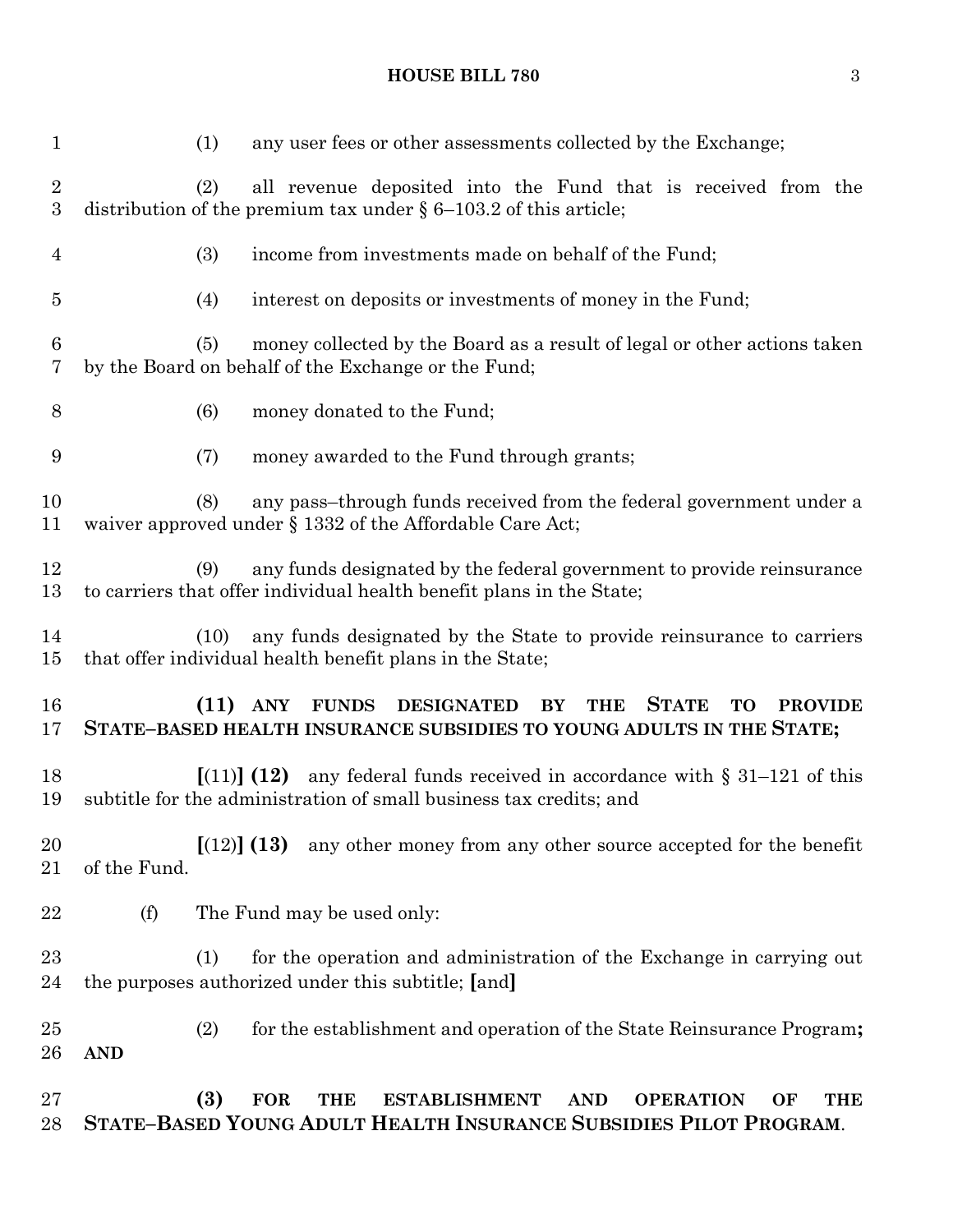## **HOUSE BILL 780**

| $\mathbf 1$<br>$\overline{2}$<br>3   | The Board shall maintain separate accounts within the Fund for<br>(1)<br>(g)<br>Exchange operations [and], for the State Reinsurance Program, AND FOR THE<br>STATE-BASED YOUNG ADULT HEALTH INSURANCE SUBSIDIES PILOT PROGRAM.                                                                                                                                                                                                                                                     |
|--------------------------------------|------------------------------------------------------------------------------------------------------------------------------------------------------------------------------------------------------------------------------------------------------------------------------------------------------------------------------------------------------------------------------------------------------------------------------------------------------------------------------------|
| $\overline{4}$<br>$\overline{5}$     | Accounts within the Fund shall contain the money that is intended to<br>(2)<br>support the purpose for which each account is designated.                                                                                                                                                                                                                                                                                                                                           |
| 6<br>7<br>8                          | Funds received from the distribution of the premium tax under $\S$<br>(3)<br>6–103.2 of this article shall be placed in the account for Exchange operations and may be<br>used only for the purpose of funding the operation and administration of the Exchange.                                                                                                                                                                                                                   |
| 9<br>10                              | The following funds may be used only for the purposes of funding the<br>(4)<br>State Reinsurance Program:                                                                                                                                                                                                                                                                                                                                                                          |
| 11<br>12<br>13<br>14                 | any pass-through funds received from the federal government<br>(i)<br>under a waiver approved under $\S$ 1332 of the Affordable Care Act TO PROVIDE<br>REINSURANCE TO CARRIERS THAT OFFER INDIVIDUAL HEALTH BENEFIT PLANS IN<br>THE STATE;                                                                                                                                                                                                                                         |
| 15<br>16                             | any funds designated by the federal government to provide<br>(ii)<br>reinsurance to carriers that offer individual health benefit plans in the State; and                                                                                                                                                                                                                                                                                                                          |
| 17<br>18                             | any funds designated by the State to provide reinsurance to<br>(iii)<br>carriers that offer individual health benefit plans in the State.                                                                                                                                                                                                                                                                                                                                          |
| 19<br>20                             | Expenditures from the Fund for the purposes authorized by this<br>(h)<br>(1)<br>subtitle may be made only:                                                                                                                                                                                                                                                                                                                                                                         |
| 21<br>22                             | with an appropriation from the Fund approved by the General<br>(i)<br>Assembly in the State budget; or                                                                                                                                                                                                                                                                                                                                                                             |
| 23<br>24                             | by the budget amendment procedure provided for in Title 7,<br>(ii)<br>Subtitle 2 of the State Finance and Procurement Article.                                                                                                                                                                                                                                                                                                                                                     |
| 25<br>26<br>$27\,$<br>28<br>29<br>30 | Notwithstanding § 7–304 of the State Finance and Procurement Article,<br>(2)<br>if the amount of the distribution from the premium tax under $\S$ 6-103.2 of this article<br>exceeds in any State fiscal year the actual expenditures incurred for the operation and<br>administration of the Exchange, funds in the Exchange operations account from the<br>premium tax that remain unspent at the end of the State fiscal year shall revert to the<br>General Fund of the State. |
| $31\,$<br>$32\,$<br>$33\,$           | If operating expenses of the Exchange may be charged to either State<br>(3)<br>or non-State fund sources, the non-State funds shall be charged before State funds are<br>charged.                                                                                                                                                                                                                                                                                                  |
| 34                                   | The State Treasurer shall invest the money of the Fund in the same<br>(i)<br>(1)                                                                                                                                                                                                                                                                                                                                                                                                   |

manner as other State money may be invested.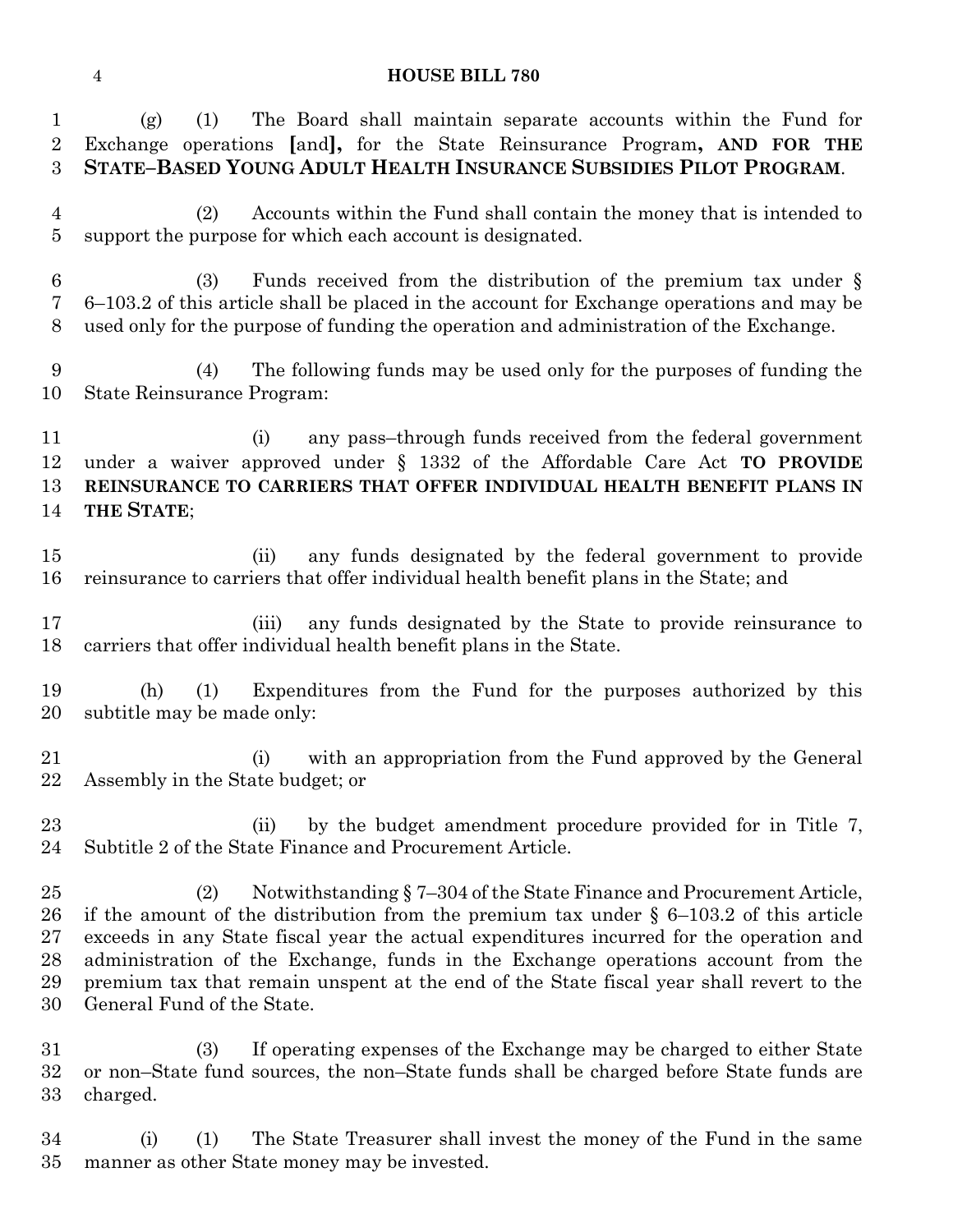(2) Any investment earnings of the Fund shall be credited to the Fund.

 (3) Except as provided in subsection (h)(2) of this section, no part of the Fund may revert or be credited to the General Fund or any special fund of the State.

 (j) A debt or an obligation of the Fund is not a debt of the State or a pledge of credit of the State.

**31–122.**

 **(A) IN THIS SECTION, "PILOT PROGRAM" MEANS THE STATE–BASED YOUNG ADULT HEALTH INSURANCE SUBSIDIES PILOT PROGRAM.**

 **(B) THE EXCHANGE, IN CONSULTATION WITH THE COMMISSIONER AND AS APPROVED BY THE BOARD, SHALL ESTABLISH AND IMPLEMENT A STATE–BASED YOUNG ADULT HEALTH INSURANCE SUBSIDIES PILOT PROGRAM TO PROVIDE SUBSIDIES TO YOUNG ADULTS FOR THE PURCHASE OF HEALTH BENEFIT PLANS IN THE INDIVIDUAL HEALTH INSURANCE MARKET.**

 **(C) THE PILOT PROGRAM REQUIRED UNDER THIS SECTION SHALL BE DESIGNED TO:**

 **(1) REDUCE THE AMOUNT THAT YOUNG ADULTS PAY FOR HEALTH BENEFIT PLANS IN THE INDIVIDUAL HEALTH INSURANCE MARKET; AND**

 **(2) TARGET YOUNG ADULTS WHO ARE NOT DIRECTLY IMPACTED BY THE STATE REINSURANCE PROGRAM.**

 **(D) (1) FOR CALENDAR YEARS 2022 AND 2023, THE EXCHANGE, IN CONSULTATION WITH THE COMMISSIONER AND AS APPROVED BY THE BOARD, SHALL ESTABLISH SUBSIDY ELIGIBILITY AND PAYMENT PARAMETERS FOR THE PILOT PROGRAM.**

 **(2) IN DETERMINING THE SUBSIDY ELIGIBILITY AND PAYMENT PARAMETERS REQUIRED UNDER PARAGRAPH (1) OF THIS SUBSECTION, THE EXCHANGE SHALL CONSIDER:**

 **(I) YOUNG ADULTS AT LEAST 18 YEARS OLD AND UNDER THE AGE OF 41 YEARS; AND**

 **(II) INCOME GROUPS BETWEEN 133% AND 140% OF THE FEDERAL POVERTY LEVEL.**